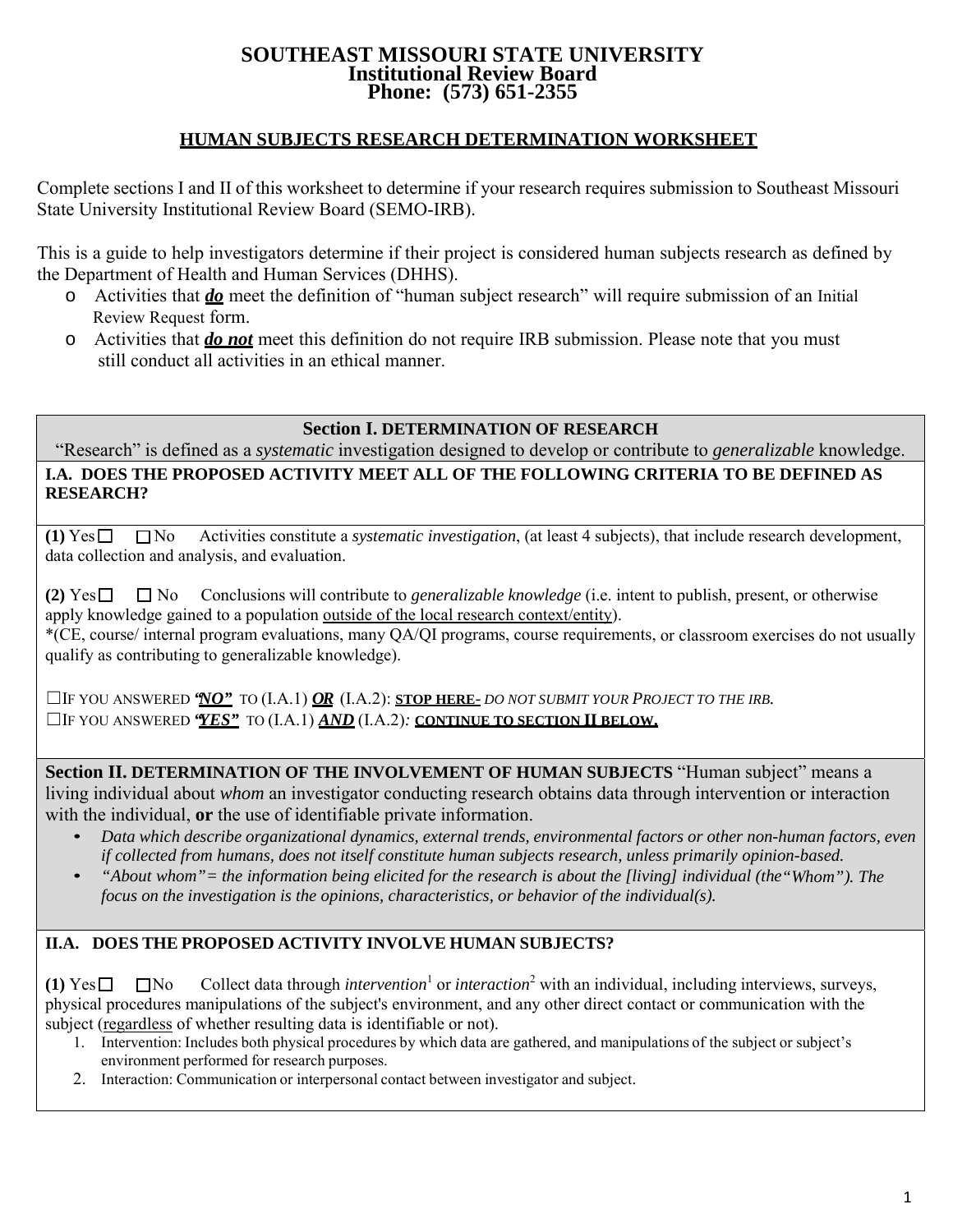| Obtain, view or otherwise handle any <i>private information</i> <sup>1</sup> which identifies individual<br>$(2) \text{Yes} \square \text{No} \square$<br>subject(s) through the use of either <i>direct identifiers</i> <sup>2</sup> (name, address, etc.), <u>or</u> <i>indirect</i><br><i>identifiers</i> in the form of a code that links back to the identity of subject through an<br>existing key.<br>1. Private information includes (but is not limited to)<br>o Medical records and charts, specimens, data or tissue repositories<br>Employment or educational records, and observations of behavior which the subject could<br>$\circ$<br>reasonably expect no observation to be taking place.<br>o Personal thoughts, feelings, opinions, attitudes, beliefs, etc.<br>Direct identifiers include (but not limited to) name, street address, audio/video-recordings, telephone,<br>2.<br>fax, email, SSN, medical record # (other potential identifiers evaluated on a case by case basis).<br>$\circ$ If codes & key exist: check "N" here, and submit official correspondence from the holder of the<br>key which states that researcher will <i>not</i> be given access to the key under any circumstances. |                                                                                                               |
|----------------------------------------------------------------------------------------------------------------------------------------------------------------------------------------------------------------------------------------------------------------------------------------------------------------------------------------------------------------------------------------------------------------------------------------------------------------------------------------------------------------------------------------------------------------------------------------------------------------------------------------------------------------------------------------------------------------------------------------------------------------------------------------------------------------------------------------------------------------------------------------------------------------------------------------------------------------------------------------------------------------------------------------------------------------------------------------------------------------------------------------------------------------------------------------------------------------------------|---------------------------------------------------------------------------------------------------------------|
| IF YOU ANSWERED "NO" TO (II.A.1) AND (II.A.2): STOP HERE- DO NOT SUBMIT YOUR PROJECT TO THE IRB.<br>IF YOU ANSWERED "YES" TO EITHER (II.A.1) OR (II.A2.): YOU ARE CONDUCTING HUMAN SUBJECTS RESEARCH-<br>PLEASE SUBMIT YOUR STUDY FOR IRB REVIEW.                                                                                                                                                                                                                                                                                                                                                                                                                                                                                                                                                                                                                                                                                                                                                                                                                                                                                                                                                                          |                                                                                                               |
| IF YOU ARE STILL UNCERTAIN WHETHER OR NOT YOU ARE CONDUCTING HUMAN SUBJECTS RESEARCH AND<br>WOULD LIKE VERIFICATION FROM THE IRB, PLEASE COMPLETE THE FOLLOWING SECTION IV.                                                                                                                                                                                                                                                                                                                                                                                                                                                                                                                                                                                                                                                                                                                                                                                                                                                                                                                                                                                                                                                |                                                                                                               |
| <b>SECTION III. RESEARCH DESCRIPTION</b>                                                                                                                                                                                                                                                                                                                                                                                                                                                                                                                                                                                                                                                                                                                                                                                                                                                                                                                                                                                                                                                                                                                                                                                   |                                                                                                               |
| <b>III.A. APPLICANT INFORMATION</b>                                                                                                                                                                                                                                                                                                                                                                                                                                                                                                                                                                                                                                                                                                                                                                                                                                                                                                                                                                                                                                                                                                                                                                                        |                                                                                                               |
| <b>First Name:</b><br><b>Last Name:</b>                                                                                                                                                                                                                                                                                                                                                                                                                                                                                                                                                                                                                                                                                                                                                                                                                                                                                                                                                                                                                                                                                                                                                                                    | Title:                                                                                                        |
| <b>Department</b>                                                                                                                                                                                                                                                                                                                                                                                                                                                                                                                                                                                                                                                                                                                                                                                                                                                                                                                                                                                                                                                                                                                                                                                                          |                                                                                                               |
| E-mail:<br>Phone:                                                                                                                                                                                                                                                                                                                                                                                                                                                                                                                                                                                                                                                                                                                                                                                                                                                                                                                                                                                                                                                                                                                                                                                                          |                                                                                                               |
|                                                                                                                                                                                                                                                                                                                                                                                                                                                                                                                                                                                                                                                                                                                                                                                                                                                                                                                                                                                                                                                                                                                                                                                                                            |                                                                                                               |
| Please indicate YOUR primary research role (check all that apply):<br>$\Box$ Principal Investigator (must be full-time SEMO faculty)<br>$\Box$ Project/study coordinator<br>$\Box$ Research Assistant/ Research team member<br>$\Box$ Other                                                                                                                                                                                                                                                                                                                                                                                                                                                                                                                                                                                                                                                                                                                                                                                                                                                                                                                                                                                | □SEMO Co-Investigator or Sub-Investigator<br>$\Box$ Principal contact/administrator only<br>□SEMO Student     |
| Please indicate your type of research:<br>□SEMO Faculty/staff research<br>□ SEMO Nursing Practicum/Clinical Residency requirement<br>only<br>□ Practicum SEMO Dissertation research<br>requirement                                                                                                                                                                                                                                                                                                                                                                                                                                                                                                                                                                                                                                                                                                                                                                                                                                                                                                                                                                                                                         | □ SEMO Undergraduate student project<br>□SEMO Culminating Experience (CE)/CE<br>□SEMO Class/Course/Curriculum |
| □SEMO Graduate Thesis/fieldwork<br>$\Box$ Other                                                                                                                                                                                                                                                                                                                                                                                                                                                                                                                                                                                                                                                                                                                                                                                                                                                                                                                                                                                                                                                                                                                                                                            | □Non-SEMO research                                                                                            |
| This research involves: (check all that apply):<br>$\Box$ All or some research activities are taking place at or through SEMO<br>$\square$ SEMO Collaborative research with another institution(s)<br>$\square$ No research activities will take place at or through SEMO<br>$\Box$ Study has/will seek IRB approval at a non-SEMO institution                                                                                                                                                                                                                                                                                                                                                                                                                                                                                                                                                                                                                                                                                                                                                                                                                                                                             |                                                                                                               |